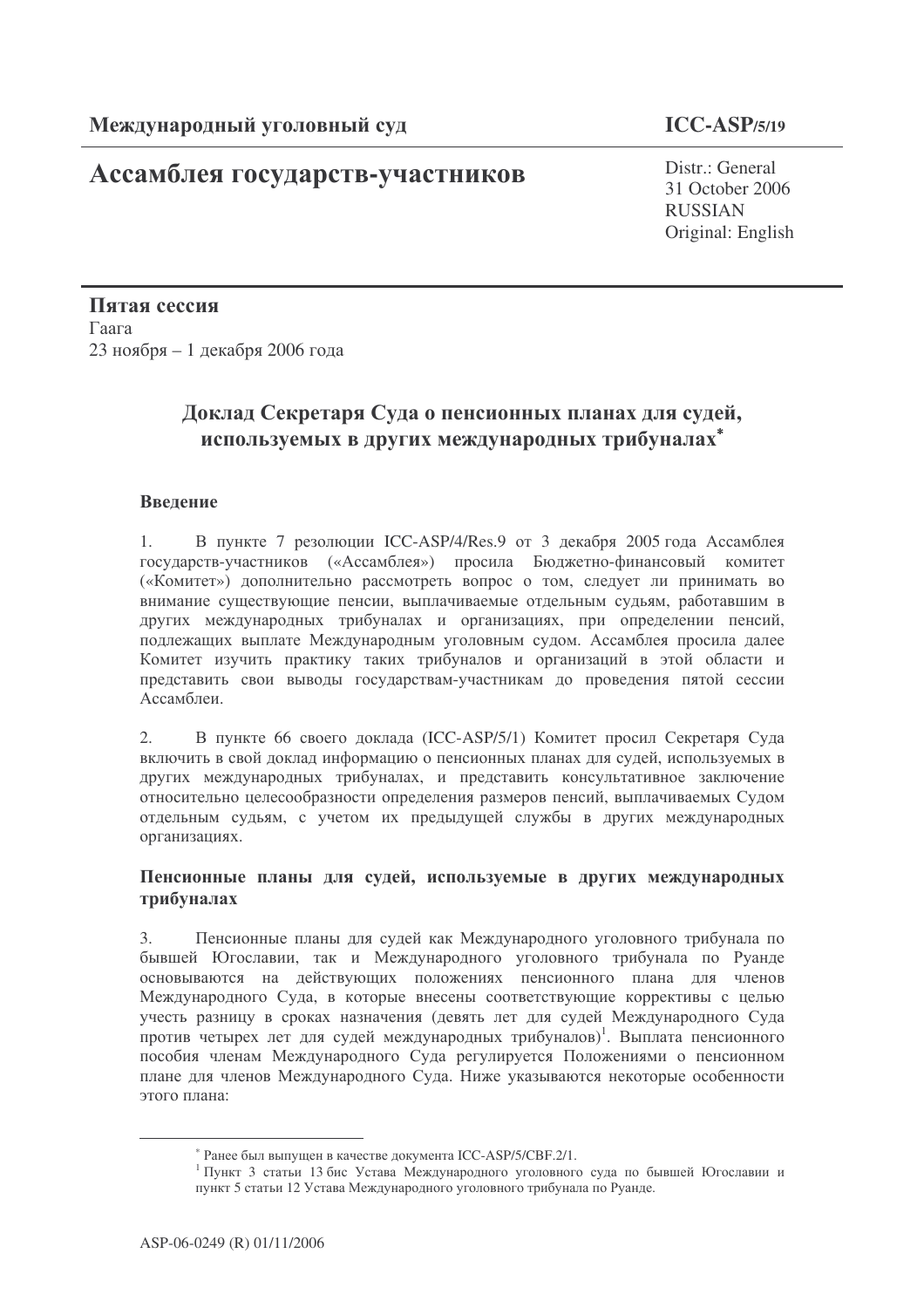- пенсионный план не предусматривает выплату взносов;
- пенсионное пособие в размере половины годового оклада на момент выхода на пенсию выплачивается судье, проработавшему полные девять лет, тогда как из суммы пенсионного пособия судьи, не проработавшего полных девяти лет, производится пропорциональный вычет. Повторно избранный судья получает 1/300 своего пенсионного пособия за каждый месяц службы до максимального уровня пенсионного пособия в размере 2/3 от годового оклада:
- пенсионное пособие по инвалидности равняется сумме обычного пенсионного пособия, которое выплачивалось бы на момент ухода со службы или завершения срока полномочий;
- выплачиваются пенсионные пособия лицам, пережившим своих супругов, и не состоящим в браке детям в возрасте до 21 года.

Следует иметь в виду, что в соответствии с приложением VI к бюджету за  $\overline{4}$ . первый финансовый период Международного уголовного суда (ICC-ASP/1/3, часть III) сульи Межлународного уголовного суда имеют право на получение пенсионного пособия, аналогичного тому, какое получают члены Международного Суда. Следует также напомнить, что условия службы и компенсации судей Международного уголовного суда будут рассмотрены Ассамблеей по возможности сразу же после обзора условий службы членов Международного Суда. Таким образом, как представляется, Положения о пенсионном плане для судей Международного Суда, Международного уголовного трибунала по бывшей Югославии, Международного уголовного трибунала по Руанде и Международного уголовного суда направлены на обеспечение существенного равенства между судьями.

### Практика решения вопросов, касающихся предыдущей службы

 $5<sub>1</sub>$ До учреждения Международного уголовного трибунала по бывшей Югославии и Международного уголовного трибунала по Руанде все вопросы, касающиеся пенсий судей, регулировались Положениями пенсионного плана для членов Международного Сула. Согласно этим Положениям вышелший на пенсию член Сула, избираемый судьей на новый срок, лишается права на получение пенсионного пособия до тех пор, пока он нахолится на службе (т.е. на тот периол, в течение которого он/она является членом Суда)<sup>2</sup>. Выплата пенсионного пособия возобновляется только после того, как судья перестает быть членом Суда, и смысл этого положения заключается в том, чтобы не допустить получения работающим судьей одновременно и пенсии, и оклада.

Создание Международного уголовного трибунала по бывшей Югославии и 6. Международного уголовного трибунала по Руанде открыло возможность для бывшего судьи Международного Суда переизбраться/получить назначение на работу в любой из этих специальных трибуналов, и при отсутствии каких-либо ограничений такой судья мог бы получать пенсию от Международного Суда и оклад от того или иного трибунала. Не исключается и обратная ситуация, когда бывший судья одного из специальных трибуналов может стать судьей Международного Суда, и в этом случае он/она получали бы пенсию от специального трибунала и оклад от Международного Суда. Аналогичным образом бывший судья Международного уголовного трибунала по бывшей Югославии может быть назначен судьей Международного уголовного трибунала по Руанде или наоборот и таким образом получать одновременно и пенсию, и оклад.

<sup>&</sup>lt;sup>2</sup> Статья 1 (5) Положений о пенсионном плане для сотрудников Международного суда.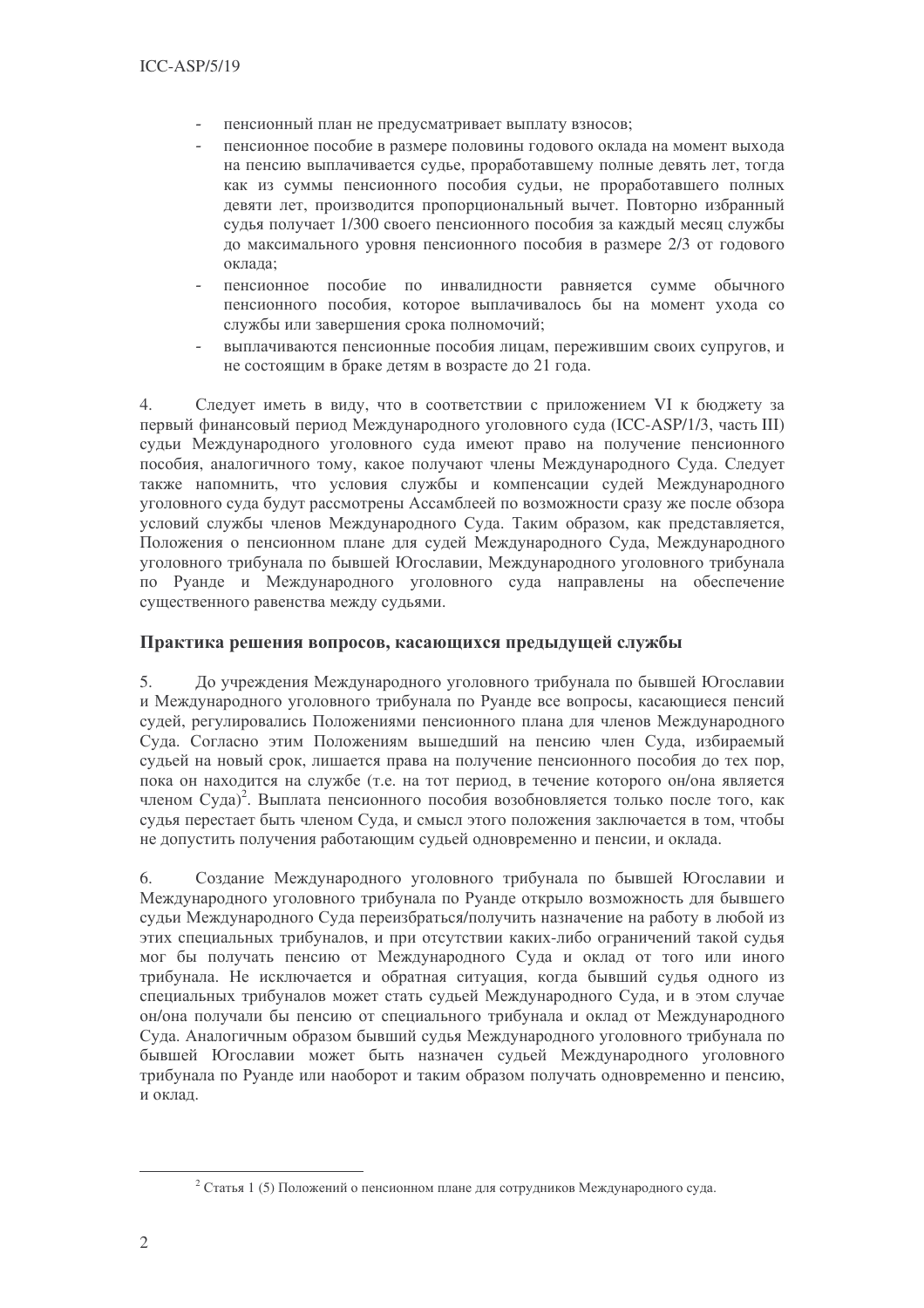7. Среди других изменений в рамках трибуналов можно отметить создание как в Международном уголовном трибунале по бывшей Югославии, так и в Международном уголовном трибунале по Руанде должностей судей ad litem. Это открыло дополнительные возможности для занятия бывшими судьями каждого из специальных трибуналов лолжностей сулей ad litem и таким образом получения ими одновременно и пенсии, и оклада<sup>3</sup>.

В различных докладах Генерального Секретаря Организации Объединенных 8. Наций Генеральной Ассамблее рассматриваются упомянутые выше возможности и рекомендуется не допускать того, чтобы бывшие судьи Международного Суда и Международного уголовного трибунала по бывшей Югославии и судьи Международного уголовного трибунала по Руанде получали пенсии, которые они имели бы право получать в том случае, если впоследствии они были бы назначены/избраны судьями или судьями ad litem в любом из этих учреждений. Запрет на получение таких пенсий длился бы в течение срока их службы и снимался бы после того, как они прекратят работать судьями.

Рассмотрев этот вопрос. Консультативный комитет одобрил рекомендации  $Q$ Генерального Секретаря, которые впоследствии были приняты Генеральной Ассамблеей Организации Объединенных Наций. Таким образом, Положения пенсионного плана для членов Международного Суда, Международного уголовного трибунала по бывшей Югославии и Международного уголовного трибунала по Руанде конкретно запрещают бывшим судьям получать в течение периода их службы в качестве судей в любом из рассмотренных учреждений пенсионное пособие, на которое они имели бы право, согласно применимым Положениям о пенсионном плане<sup>4</sup>.

 $10.$ В статье 1 (7) Положений о пенсионном плане для членов Международного Суда предусматривается следующее:

«Бывшему члену Суда, избранному или назначенному на должность постоянного судьи Международного трибунала по бывшей Югославии или Международного уголовного трибунала по Руанде или назначенному на должность судьи ad litem Международного трибунала по бывшей Югославии или Международного уголовного трибунала по Руанде, пенсия не выплачивается до тех пор, пока он или она вновь не выходят в отставку».

Точно так же в статье 1 (5) Положений о пенсионном плане для судей  $11$ Международного уголовного трибунала по бывшей Югославии предусматривается, что:

<sup>&</sup>lt;sup>3</sup> Судьи ad litem не получают пенсионных пособий. Сроки службы судьи ad litem не могут засчитываться в годы трудового стажа, который вышедший на пенсию судья может иметь в Международном уголовном трибунале по бывшей Югославии, Международном уголовном трибунале по Руанде или Международном Суде, или добавляться к ним.

<sup>&</sup>lt;sup>4</sup> См., в частности, пункт 21 доклада Генерального Секретаря об условиях службы судей ad litem Международного уголовного трибунала по бывшей Югославии (А/55/756); пункт 13 соответствующего доклада Консультативного комитета по административным и бюджетным вопросам (А/55/806); резолюцию 55/249 Генеральной Ассамблеи; пункт 29 доклада Генерального Секретаря об условиях службы судей ad litem Международного уголовного трибунала по Руанде (А/57/587); пункт 23 доклада Консультативного комитета по административным и бюджетным вопросам о финансировании Международного уголовного трибунала по Руанде (А/57/593); и пункт 1 резолюции 57/289 Генеральной Ассамблеи.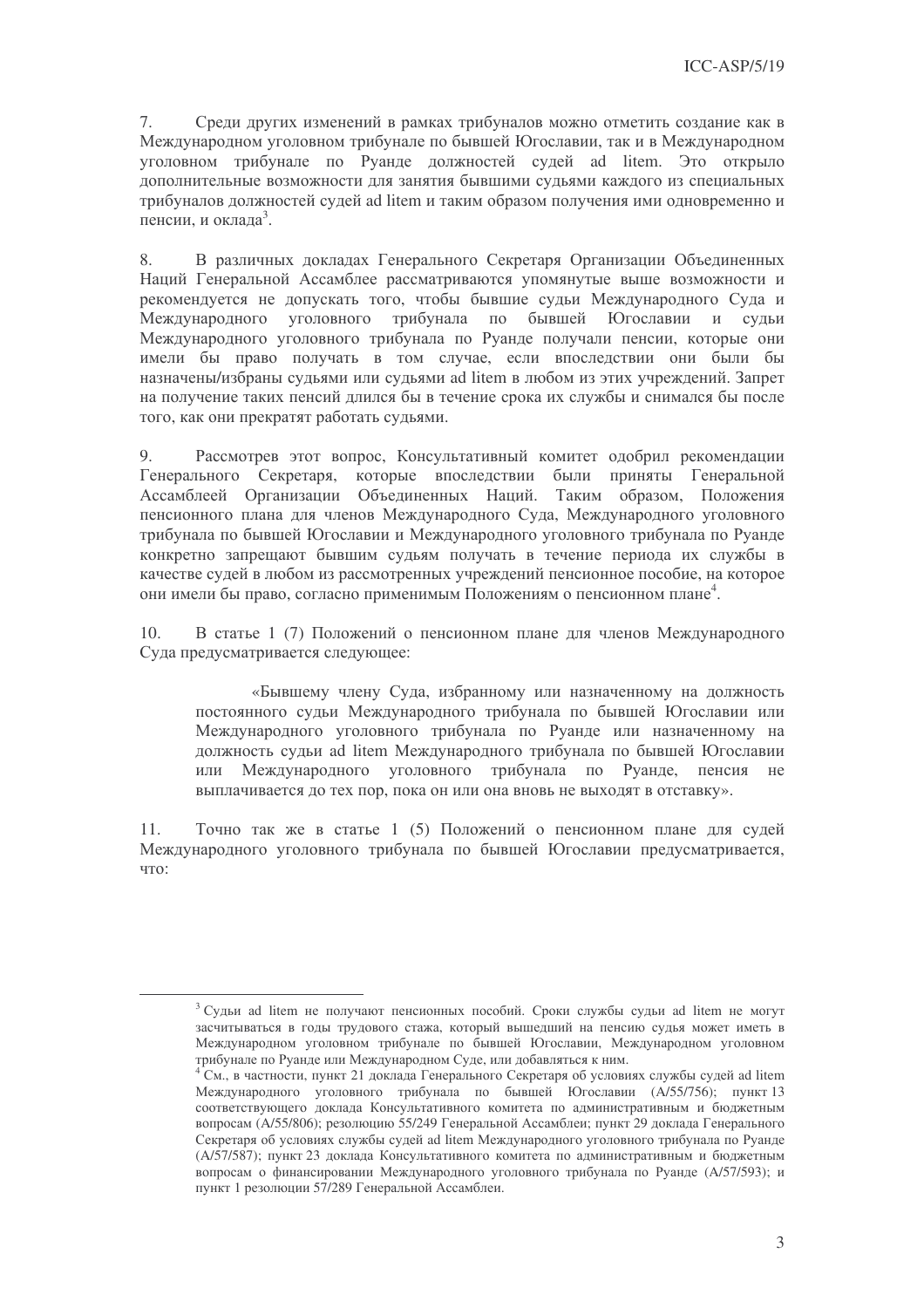«Бывшему судье, избранному на должность члена Международного Суда или избранному или назначенному на должность постоянного судьи Международного уголовного трибунала по Руанде или назначенному на должность судьи ad litem Международного трибунала по бывшей Югославии Международного уголовного трибунала по Руанде, пенсия не  $U\Pi U$ выплачивается до тех пор, пока он или она вновь не выходят в отставку».

 $12.$ Согласно статье 1 (5) Положений о пенсионном плане для судей Международного уголовного трибунала по Руанде:

«Бывшему судье, избранному на должность члена Международного Суда или избранному или назначенному на должность постоянного судьи Международного трибунала по бывшей Югославии или назначенному на должность судьи ad litem Международного трибунала по бывшей Югославии или Международного уголовного трибунала по Руанде, пенсия не выплачивается до тех пор, пока он или она вновь не выходят в отставку».

В отношении судей Международного уголовного суда никаких подобных  $13.$ запретов не существует. В ходе пятьдесят седьмой сессии Генеральной Ассамблеи в марте 2003 года Генеральный секретарь Организации Объединенных Наций в пункте 13 своего доклада об условиях службы и вознаграждении должностных лиц, не являющихся сотрудниками Секретариата,<sup>5</sup> попытался обратить внимание Генеральной Ассамблеи Организации Объединенных Наций на вопрос о сульях Международного уголовного суда в свете избрания бывших судей Международного уголовного трибунала по бывшей Югославии и Международного уголовного трибунала по Руанде на должности судей Международного уголовного суда. Генеральный секретарь отметил, что нет ни одной формулировки, которая могла бы запретить дальнейшую выплату бывшим судьям Международного Суда и трибуналов пенсий во время их работы в Международном уголовном суде. Он настоятельно призвал Генеральную Ассамблею рассмотреть вопрос о целесообразности введения такого запрета и, в случае признания этого целесообразным, вопрос об обстоятельствах, в которых его следует К настоящему времени Генеральная Организации Ассамблея применять. Объединенных Наций, похоже, еще не приняла каких-либо мер.

Как показывает опыт, бывшие судьи Международного Суда, Международного 14. уголовного трибунала по бывшей Югославии и Международного уголовного трибунала по Руанде, а также судьи ad litem будут, вполне вероятно, избраны впоследствии на должности судей Международного уголовного суда. Точно так же бывшие судьи Международного уголовного суда могут быть впоследствии избраны на должности судей Международного Суда, Международного уголовного трибунала по бывшей Югославии и Международного уголовного трибунала по Руанде и/или на должности судей ad litem. Без введения аналогичного запрета на получение окладов и пенсий, как это имеет место в случае судей Международного Суда и трибуналов, бывшие судьи Международного уголовного суда будут получать пенсию, выплачиваемую Международным Судом, а также оклад, если они впоследствии будут работать в Международном Суде или в одном из трибуналов или же если они будут выполнять функции судей ad litem. Аналогичным образом бывшие члены Международного Суда и другие судьи трибуналов могут получать свои пенсии как бывшие судьи, а также оклады, если они впоследствии будут работать в Международном уголовном суде.

 $5$  Официальные отчеты Генеральной Ассамблеи, пятьдесят седьмая сессия (А/С.5/57/36).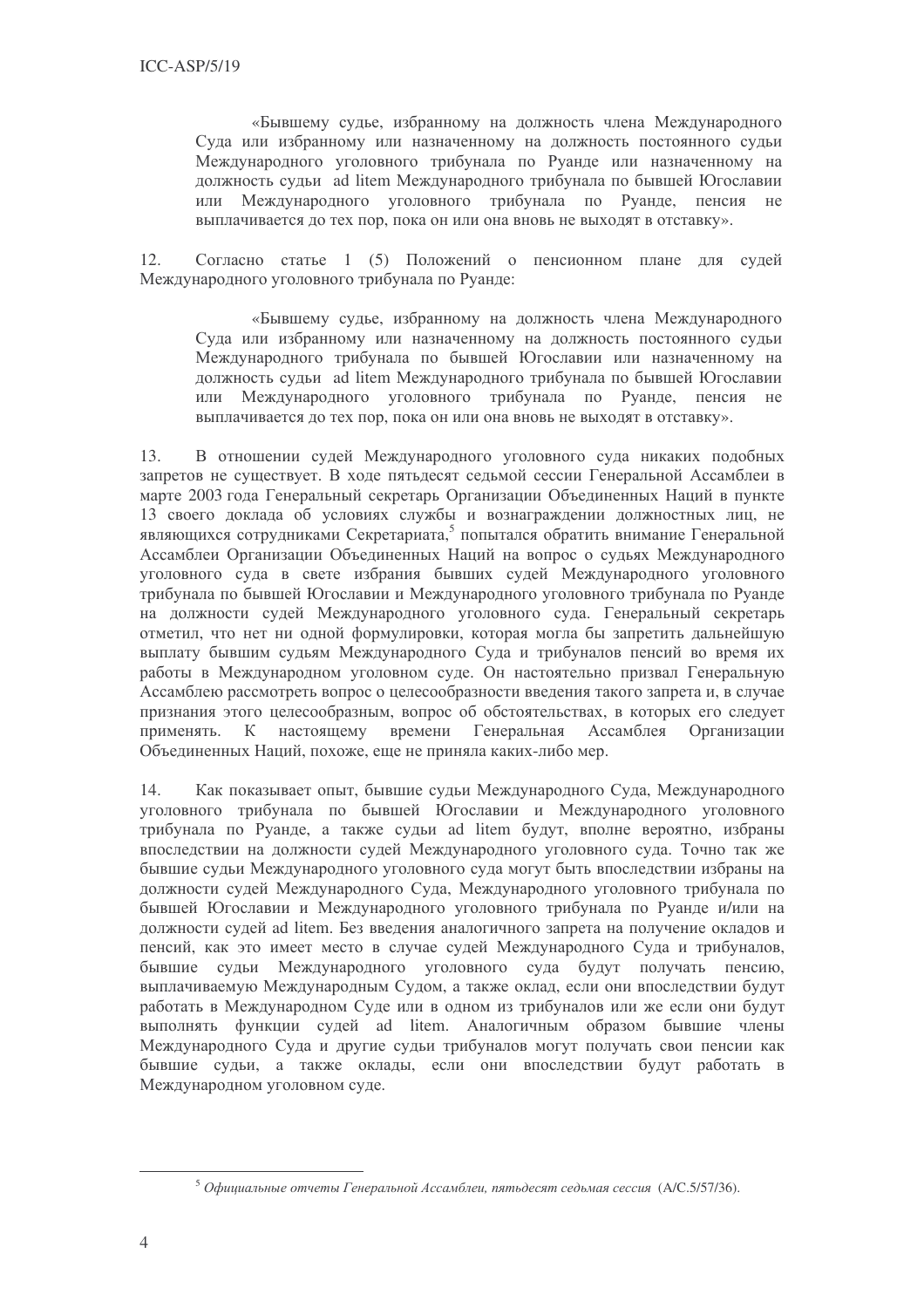15. Что касается практической возможности определения пенсий, выплачиваемых Международным уголовным судом отдельным судьям с учетом их прежней службы в других международных организациях, то здесь следует напомнить, что судьи Международного уголовного суда имеют право на пенсионные пособия, аналогичные тем, которые выплачиваются членам Международного Суда. В этой связи Бюджетнофинансовый комитет, возможно, пожелает сделать рекомендацию, а Ассамблея государств-участников, возможно, пожелает принять решение относительно взаимных договоренностей между Международным уголовным судом и Организацией Объединенных Наций, согласно которым лицо, являвшееся ранее судьей Международного Суда, Международного уголовного трибунала по бывшей Югославии или Международного уголовного трибунала по Руанде, прекращает получать свою пенсию согласно действующим положениям о пенсионном плане в течение того времени, пока он или она выполняет впоследствии функции судьи Международного уголовного суда. Точно так же бывшим судьям Международного уголовного суда тоже будет запрещено получать пенсию согласно пенсионному плану Международного уголовного суда в течение того времени, пока такой судья работает в Международном Суде или в другом трибунале Организации Объединенных Наций. Такой подход отвечает положениям приложения VI к бюджету на первый финансовый период Международного уголовного суда (ICC-ASP/1/3, часть III) и обеспечивает необходимое равенство в положении судей Международного Суда, Международного уголовного трибунала по бывшей Югославии, Международного уголовного трибунала по Руанде и Международного уголовного суда.

 $16.$ Если Ассамблея государств-участников примет решение о том, что лицо, которое являлось ранее судей Международного Суда, Международного уголовного трибунала по бывшей Югославии, Международного уголовного трибунала по Руанде или Международного уголовного суда, прекращает получать пенсию в течение того времени, пока он или она занимает впоследствии должность судьи другого такого учреждения, необходимо организовать консультации с Организацией Объединенных Наций с целью одновременного внесения поправок в соответствующие положения о пенсионном плане этих учреждений, с тем чтобы выполнить такое решение. В статью 1 (7) Положений о пенсионном плане для членов Международного Суда, а также в соответствующую статью 1 (5) Положений о пенсионном плане для судей как Международного уголовного трибунала по бывшей Югославии, так и Международного уголовного трибунала по Руанде необходимо включить ссылки на Международный уголовный суд. В Положения о пенсионном плане для судей Международного уголовного суда необходимо включить следующее положение:

«Бывшему судье, избранному на должность члена Международного Суда или избранному или назначенному на должность постоянного судьи Международного уголовного трибунала по бывшей Югославии или Международного уголовного трибунала по Руанде или назначенному на должность судьи ad litem Международного уголовного трибунала по бывшей Югославии или Международного уголовного трибунала по Руанде, пенсия не выплачивается до тех пор, пока он или она вновь не выходят в отставку».

Комитет, возможно, пожелает также сделать рекомендацию, а Ассамблея, 17. возможно, пожелает принять решение относительно даты, с которой начнет осуществляться это решение.

18. Пенсионные пособия судей накапливаются в течение срока их службы в соответствующих учреждениях в соответствии с положениями о пенсионном плане таких учреждений. Таким образом, судье может причитаться две пенсии, если он/она завершает службу в любых двух учреждениях. Возможность выплаты двух пенсий судье Международным Судом и одним из трибуналов после того, как судья завершил